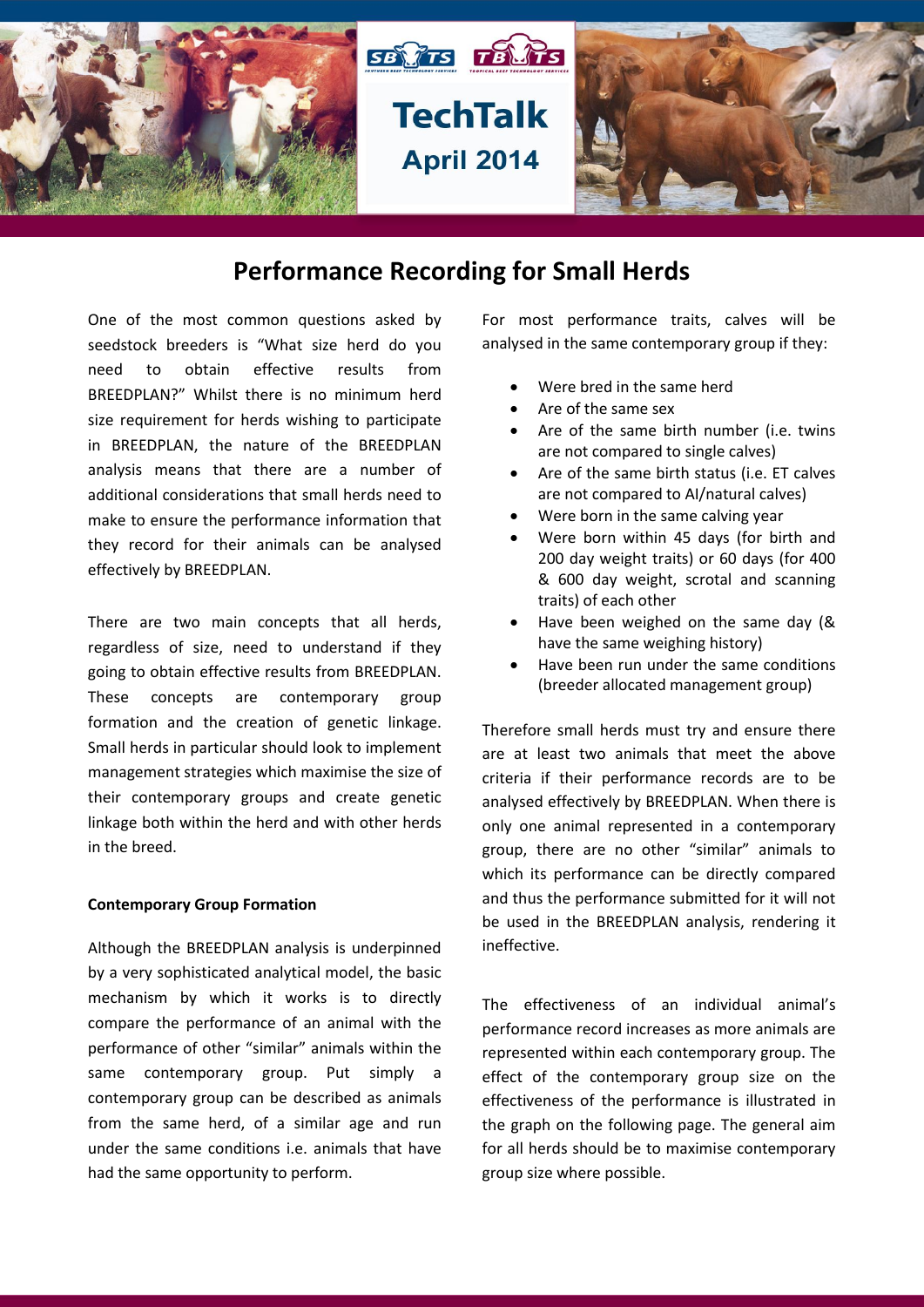

*Graph 1. Effectiveness of Performance relative to Contemporary Group Size*

## **Understanding Genetic Linkage**

Genetic linkage gives the BREEDPLAN analysis the ability to compare the performance of animals from different contemporary groups. This is particularly important for animals running under different conditions in different herds, but also relates to animals in different contemporary groups within a herd. For example, animals born in the same herd but in different years. For BREEDPLAN to compare animals from different contemporary groups, each contemporary group must have some performance recorded progeny from common animals (typically common sires) so that the performance recorded animals in each group are genetically linked.

As a simple example of genetic linkage, consider the scenario below where 3 different mobs of calves (either on the same property or different properties) are compared. There are environmental differences between the groups – Contemporary Group 1 (CG1) has relatively poor nutrition, Contemporary Group 3 (CG3) is average and Contemporary Group 2 (CG2) is relatively good. All of the progeny in each group are by different sires (Nifty, Lofty & Curly), with a common link sire (Admiral) existing in each contemporary group. This link sire makes it possible to compare the progeny of the different sires represented in each group.

When compared to the link sire Admiral, Curly in contemporary group 3 can be considered to have the highest genetic value for 400 day weight performance, followed by Nifty in group 1, followed by Lofty in group 2. Graphically, these differences are shown in Figure 2. For the purpose of this exercise, we will assume all sires are joined to cows of equal genetic merit, although in practice, BREEDPLAN accounts for any genetic differences that exist between the dams.